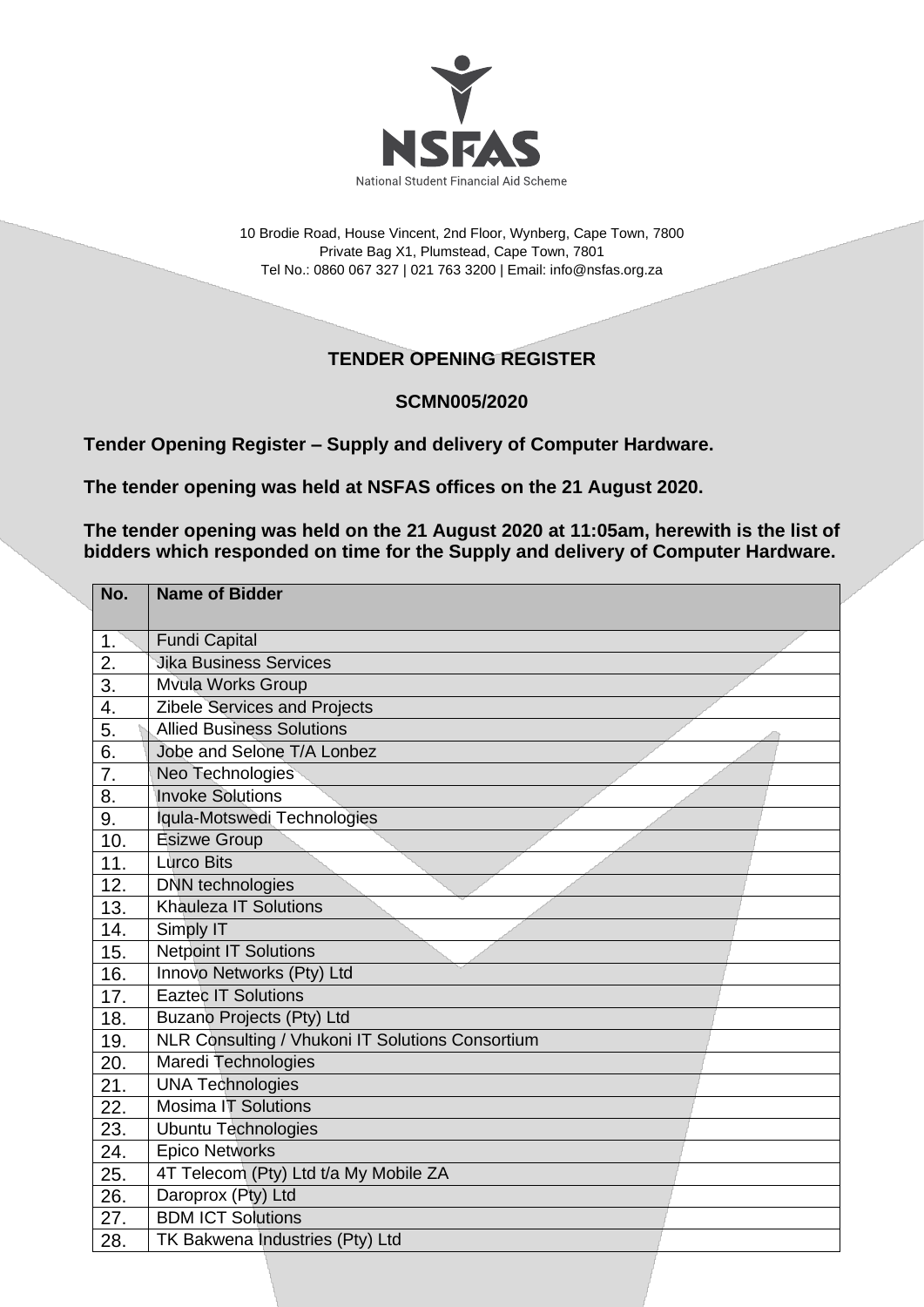| 29.        | Lehlaka Information Technologies cc                                         |
|------------|-----------------------------------------------------------------------------|
| 30.        | Dekatshe Consulting cc                                                      |
| 31.        | Tshipa ICT Solutions (Pty) Ltd                                              |
| 32.        | Virtualize (Pty) Ltd                                                        |
| 33.        | <b>Palmerton Cartridges</b>                                                 |
| 34.        | Diginatives (Pty) Ltd                                                       |
| 35.        | <b>GTM Computers Surgeon cc</b>                                             |
| 36.        | <b>Blue Computer Technologies</b>                                           |
| 37.        | Great Fern (Pty) Ltd                                                        |
| 38.        | Datacentrix (Pty) Ltd                                                       |
| 39.        | <b>Tristar Technology cc</b>                                                |
| 40.        | Dimension Data (Pty) Ltd                                                    |
| 41.        | <b>CHM Vuwani</b>                                                           |
| 42.        | <b>Bolivia Technologies</b>                                                 |
| 43.        | <b>Renric Business Technologies</b>                                         |
| 44.        | Peo IT                                                                      |
| 45.        | <b>GPC Projects</b>                                                         |
| 46.        | <b>Sleep-Time Solutions</b>                                                 |
| 47.        | Madibana IT Solutions and Cabling                                           |
| 48.        | <b>Infrared Communications</b>                                              |
| 49.        | MTN (Pty) Ltd                                                               |
| 50.        | Lyfe Computer Technologies                                                  |
| 51.        | P and M Edgar SA Suppliers                                                  |
| 52.        | <b>Pinnacle Point Trading Services</b>                                      |
| 53.        | <b>PTKM Group</b>                                                           |
| 54.        | Intelligence Everywhere Enterprises                                         |
| 55.        | Enra Technologies                                                           |
| 56.        | Metro Computer Services (Pty) Ltd                                           |
| 57.        | Shumani Industries (Pty) Ltd                                                |
| 58.        | <b>E-Start Holdings</b>                                                     |
| 59.        | <b>Bay Technologies</b>                                                     |
| 60.        | Rambaltha International Trading (Pty) Ltd                                   |
| 61.        | <b>Talis Fleet</b>                                                          |
| 62.        | <b>SBD Business Systems</b>                                                 |
| 63.        | <b>Sixpence Techno Computers</b>                                            |
| 64.        | Infinity Connect (Pty) Ltd                                                  |
| 65.        | <b>Tazi Investments</b>                                                     |
| 66.        | Always on IT                                                                |
| 67.        | Sizwe Africa IT Group                                                       |
| 68.        | <b>Bave Trading</b>                                                         |
| 69.        | Mantella IT (Pty) Ltd                                                       |
| 70.        | Destiny Village Holdings (Pty) Ltd                                          |
| 71.        |                                                                             |
| 72.        | Pro Synergy Enterprises                                                     |
|            | <b>Madge Computers</b>                                                      |
| 73.        | Nashua Kopano                                                               |
| 74.        | <b>Business Connexion (Pty) Ltd</b>                                         |
| 75.        | Mars Technologies                                                           |
| 76.        | <b>DFA Solutions</b>                                                        |
| 77.        | <b>Hanley Technologies</b>                                                  |
| 78.        | <b>Khusela Solutions</b>                                                    |
| 79.<br>80. | <b>Signature Data Systems and Solution</b><br>Abathwa Investments (Pty) Ltd |